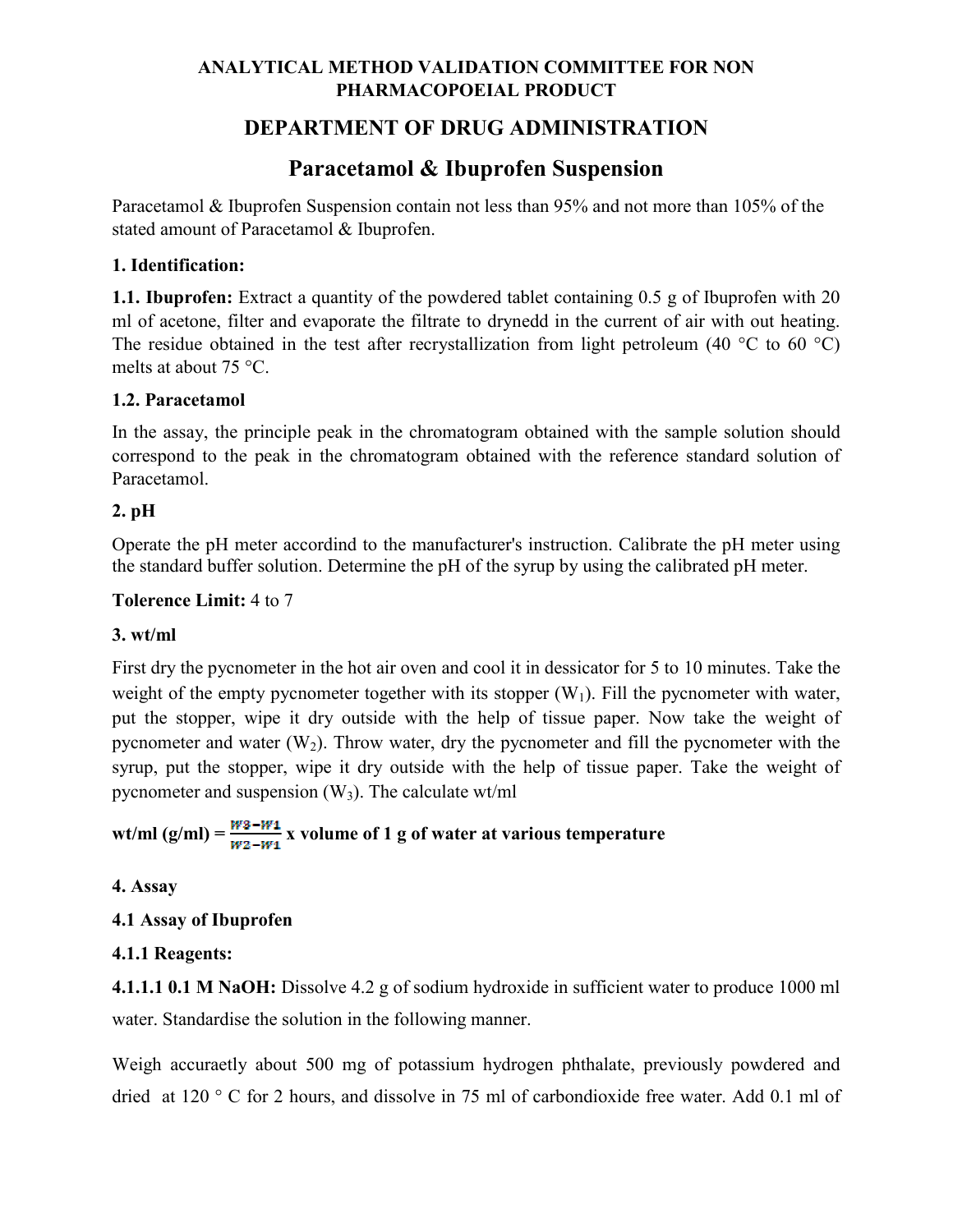### **ANALYTICAL METHOD VALIDATION COMMITTEE FOR NON PHARMACOPOEIAL PRODUCT**

## **DEPARTMENT OF DRUG ADMINISTRATION**

phenolphthalein solution and titrate with the sodium hydroxide solution until pink color is obtained.

1 ml of 0.1 M Sodium hydroxide is equivalent to 20.42 mg of Ibuprofen

**4.1.1.2 Phenolphthalein solution:** 1 % solution of phenolphthalein in ethanol (95 %)

Weigh accurately a quantity of the suspension containing about 100 mg of Ibuprofen, extract with 60 ml of chloroform for 15 minutes and filter through a sintered - glass crucible of porosity 3. Wash the residue with three quantities, each of 10 ml, of chloroform and gently evaporate the filtrate just to dryness on water bath. Dissolve the residue in 100 ml of ethanol (95%), previously neutralized to phenolpthalein solution as indicator.

1 ml of 0.1 Sodium Hydroxide is equivalent to 0.02063 g of C13H18O2

Calculation:

```
Amount in % =<br>Volume consumed by Test \times Actual Normality \times \frac{20.63}{0.1 \times Wt} \times 5 \times \frac{Wt}{m} \times True Value/Claim
```
### **4.2 Assay of Paracetamol**

### **4.2.1 Reagents:**

**4.2.1.1 Solvent Mixture:** 0.4 volume of formic acid, 15 volumes of methanol and 85 volumes of water.

**4.2.1.2 Mobile phase:** 1.60 g butanesulphonate in 1000 ml of solvent mixture. Cool to room temperature and filter the solution through 0.2 micron filter paper using vacuum pump.

### **4.2.2 Standard Solution:**

Weigh accurately about 31.25 mg of Paracetamol and transfer into 50 ml volumetric flask. Add about 40 ml of the solvent mixture, dissolve by sonicating for about 10 minutes. Cool to room temperature and dilute to 50 ml with the solvent mixture. Dilute 2 ml of this solution to 50 ml with the solvent mixture. Filter through 0.2 micron filter paper.

### **4.2.3 Test Solution:**

Shake a quantity of the suspension containing about 62.5 mg of Paracetamol in 60 ml of the solvent mixture. Add about 40 ml of the solvent mixture, dissolve by sonicating for about 10 minutes. Cool to room temperature and dilute to 100 ml with the solvent mixture. Centrifuge the resulting solution. Dilute 2 ml of this solution to 50 ml with the solvent mixture. Filter through 0.2 micron filter paper.